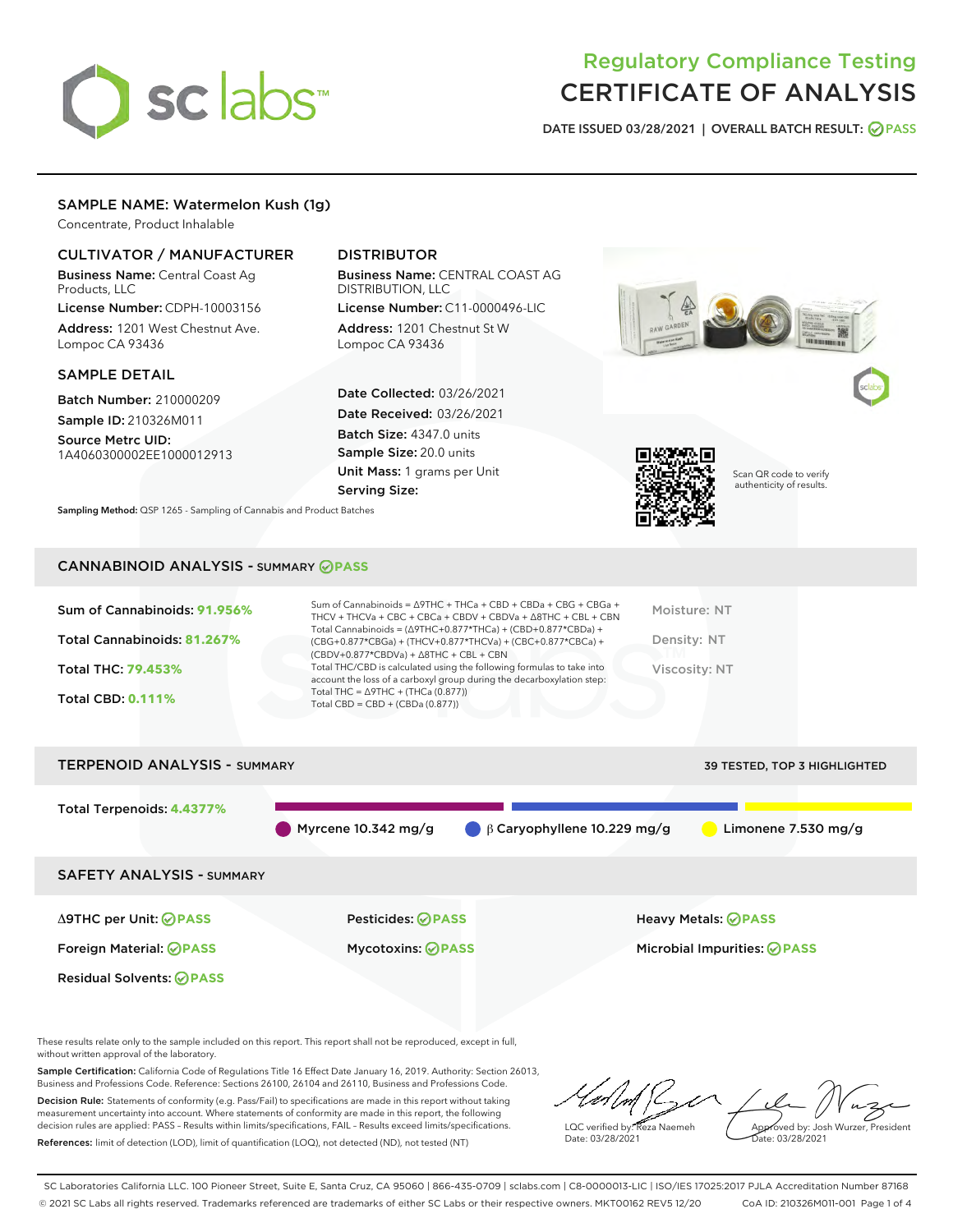



WATERMELON KUSH (1G) | DATE ISSUED 03/28/2021 | OVERALL BATCH RESULT:  $\bigcirc$  PASS

# CANNABINOID TEST RESULTS - 03/27/2021 2 PASS

Tested by high-performance liquid chromatography with diode-array detection (HPLC-DAD). **Method:** QSP 1157 - Analysis of Cannabinoids by HPLC-DAD

#### TOTAL CANNABINOIDS: **81.267%** Total Cannabinoids (Total THC) + (Total CBD) +

(Total CBG) + (Total THCV) + (Total CBC) + (Total CBDV) + ∆8THC + CBL + CBN

TOTAL THC: **79.453%** Total THC (∆9THC+0.877\*THCa)

TOTAL CBD: **0.111%**

Total CBD (CBD+0.877\*CBDa)

TOTAL CBG: 0.76% Total CBG (CBG+0.877\*CBGa)

TOTAL THCV: 0.449% Total THCV (THCV+0.877\*THCVa)

TOTAL CBC: 0.494% Total CBC (CBC+0.877\*CBCa)

TOTAL CBDV: ND Total CBDV (CBDV+0.877\*CBDVa)

| <b>COMPOUND</b>  | LOD/LOQ<br>(mg/g)          | <b>MEASUREMENT</b><br><b>UNCERTAINTY</b><br>(mg/g) | <b>RESULT</b><br>(mg/g) | <b>RESULT</b><br>(%) |
|------------------|----------------------------|----------------------------------------------------|-------------------------|----------------------|
| <b>THCa</b>      | 0.05/0.14                  | ±21.881                                            | 851.39                  | 85.139               |
| <b>A9THC</b>     | 0.06 / 0.26                | ±1.646                                             | 47.86                   | 4.786                |
| <b>CBGa</b>      | 0.1 / 0.2                  | ±0.30                                              | 5.7                     | 0.57                 |
| <b>CBCa</b>      | 0.07/0.28                  | ±0.275                                             | 5.63                    | 0.563                |
| <b>THCVa</b>     | 0.07/0.20                  | ±0.244                                             | 5.12                    | 0.512                |
| <b>CBG</b>       | 0.06/0.19                  | ±0.102                                             | 2.60                    | 0.260                |
| <b>CBDa</b>      | 0.02/0.19                  | ±0.037                                             | 1.26                    | 0.126                |
| $\triangle$ 8THC | 0.1/0.4                    | N/A                                                | <b>ND</b>               | <b>ND</b>            |
| <b>THCV</b>      | 0.1/0.2                    | N/A                                                | <b>ND</b>               | <b>ND</b>            |
| <b>CBD</b>       | 0.07/0.29                  | N/A                                                | <b>ND</b>               | <b>ND</b>            |
| <b>CBDV</b>      | 0.04 / 0.15                | N/A                                                | <b>ND</b>               | <b>ND</b>            |
| <b>CBDVa</b>     | 0.03/0.53                  | N/A                                                | <b>ND</b>               | <b>ND</b>            |
| <b>CBL</b>       | 0.06 / 0.24                | N/A                                                | <b>ND</b>               | <b>ND</b>            |
| <b>CBN</b>       | 0.1/0.3                    | N/A                                                | <b>ND</b>               | <b>ND</b>            |
| <b>CBC</b>       | 0.2 / 0.5                  | N/A                                                | <b>ND</b>               | <b>ND</b>            |
|                  | <b>SUM OF CANNABINOIDS</b> |                                                    | 919.56 mg/g             | 91.956%              |

#### **UNIT MASS: 1 grams per Unit**

| ∆9THC per Unit                        | 1120 per-package limit     | 47.86 mg/unit<br><b>PASS</b> |
|---------------------------------------|----------------------------|------------------------------|
| <b>Total THC per Unit</b>             |                            | 794.53 mg/unit               |
| <b>CBD per Unit</b>                   |                            | <b>ND</b>                    |
| <b>Total CBD per Unit</b>             |                            | $1.11$ mg/unit               |
| Sum of Cannabinoids<br>per Unit       |                            | 919.56 mg/unit               |
| <b>Total Cannabinoids</b><br>per Unit |                            | 812.67 mg/unit               |
| <b>MOISTURE TEST RESULT</b>           | <b>DENSITY TEST RESULT</b> | <b>VISCOSITY TEST RESULT</b> |

Not Tested

Not Tested

Not Tested

#### TERPENOID TEST RESULTS - 03/28/2021

Terpene analysis utilizing gas chromatography-flame ionization detection (GC-FID). **Method:** QSP 1192 - Analysis of Terpenoids by GC-FID

| <b>COMPOUND</b>         | LOD/LOQ<br>(mg/g) | <b>MEASUREMENT</b><br><b>UNCERTAINTY</b><br>(mg/g) | <b>RESULT</b><br>(mg/g)                         | <b>RESULT</b><br>$(\%)$ |
|-------------------------|-------------------|----------------------------------------------------|-------------------------------------------------|-------------------------|
| <b>Myrcene</b>          | 0.008 / 0.025     | ±0.1334                                            | 10.342                                          | 1.0342                  |
| $\beta$ Caryophyllene   | 0.004 / 0.012     | ±0.3642                                            | 10.229                                          | 1.0229                  |
| Limonene                | 0.005 / 0.016     | ±0.1077                                            | 7.530                                           | 0.7530                  |
| $\alpha$ Humulene       | 0.009 / 0.029     | ±0.1051                                            | 3.273                                           | 0.3273                  |
| trans-β-Farnesene       | 0.008 / 0.025     | ±0.1001                                            | 2.821                                           | 0.2821                  |
| Linalool                | 0.009 / 0.032     | ±0.0969                                            | 2.551                                           | 0.2551                  |
| $\beta$ Pinene          | 0.004 / 0.014     | ±0.0119                                            | 1.031                                           | 0.1031                  |
| Ocimene                 | 0.011 / 0.038     | ±0.0299                                            | 0.933                                           | 0.0933                  |
| Caryophyllene<br>Oxide  | 0.010 / 0.033     | ±0.0398                                            | 0.865                                           | 0.0865                  |
| <b>Terpineol</b>        | 0.016 / 0.055     | ±0.0530                                            | 0.863                                           | 0.0863                  |
| Fenchol                 | 0.010 / 0.034     | ±0.0301                                            | 0.777                                           | 0.0777                  |
| Guaiol                  | 0.009 / 0.030     | ±0.0360                                            | 0.762                                           | 0.0762                  |
| $\alpha$ Pinene         | 0.005 / 0.017     | ±0.0064                                            | 0.744                                           | 0.0744                  |
| Nerolidol               | 0.009 / 0.028     | ±0.0458                                            | 0.728                                           | 0.0728                  |
| <b>Terpinolene</b>      | 0.008 / 0.026     | ±0.0082                                            | 0.399                                           | 0.0399                  |
| Borneol                 | 0.005 / 0.016     | ±0.0092                                            | 0.219                                           | 0.0219                  |
| Fenchone                | 0.009 / 0.028     | ±0.0038                                            | 0.132                                           | 0.0132                  |
| Camphene                | 0.005 / 0.015     | ±0.0013                                            | 0.111                                           | 0.0111                  |
| Sabinene Hydrate        | 0.006 / 0.022     | ±0.0011                                            | 0.029                                           | 0.0029                  |
| $\gamma$ Terpinene      | 0.006 / 0.018     | ±0.0004                                            | 0.022                                           | 0.0022                  |
| Citronellol             | 0.003 / 0.010     | ±0.0008                                            | 0.016                                           | 0.0016                  |
| Sabinene                | 0.004 / 0.014     | N/A                                                | <loq< th=""><th><loq< th=""></loq<></th></loq<> | <loq< th=""></loq<>     |
| $\alpha$ Phellandrene   | 0.006 / 0.020     | N/A                                                | <loq< th=""><th><loq< th=""></loq<></th></loq<> | <loq< th=""></loq<>     |
| $\alpha$ Terpinene      | 0.005 / 0.017     | N/A                                                | <loq< th=""><th><loq< th=""></loq<></th></loq<> | <loq< th=""></loq<>     |
| Nerol                   | 0.003 / 0.011     | N/A                                                | <loq< th=""><th><loq< th=""></loq<></th></loq<> | <loq< th=""></loq<>     |
| <b>3 Carene</b>         | 0.005 / 0.018     | N/A                                                | <b>ND</b>                                       | <b>ND</b>               |
| p-Cymene                | 0.005 / 0.016     | N/A                                                | <b>ND</b>                                       | <b>ND</b>               |
| Eucalyptol              | 0.006 / 0.018     | N/A                                                | <b>ND</b>                                       | <b>ND</b>               |
| (-)-Isopulegol          | 0.005 / 0.016     | N/A                                                | <b>ND</b>                                       | <b>ND</b>               |
| Camphor                 | 0.006 / 0.019     | N/A                                                | <b>ND</b>                                       | <b>ND</b>               |
| Isoborneol              | 0.004 / 0.012     | N/A                                                | ND                                              | ND                      |
| Menthol                 | 0.008 / 0.025     | N/A                                                | <b>ND</b>                                       | ND                      |
| R-(+)-Pulegone          | 0.003 / 0.011     | N/A                                                | <b>ND</b>                                       | ND                      |
| Geraniol                | 0.002 / 0.007     | N/A                                                | ND                                              | ND                      |
| <b>Geranyl Acetate</b>  | 0.004 / 0.014     | N/A                                                | ND                                              | ND                      |
| $\alpha$ Cedrene        | 0.005 / 0.016     | N/A                                                | <b>ND</b>                                       | ND                      |
| Valencene               | 0.009 / 0.030     | N/A                                                | ND                                              | ND                      |
| Cedrol                  | 0.008 / 0.027     | N/A                                                | <b>ND</b>                                       | ND                      |
| $\alpha$ Bisabolol      | 0.008 / 0.026     | N/A                                                | ND                                              | <b>ND</b>               |
| <b>TOTAL TERPENOIDS</b> |                   |                                                    | 44.377 mg/g                                     | 4.4377%                 |

SC Laboratories California LLC. 100 Pioneer Street, Suite E, Santa Cruz, CA 95060 | 866-435-0709 | sclabs.com | C8-0000013-LIC | ISO/IES 17025:2017 PJLA Accreditation Number 87168 © 2021 SC Labs all rights reserved. Trademarks referenced are trademarks of either SC Labs or their respective owners. MKT00162 REV5 12/20 CoA ID: 210326M011-001 Page 2 of 4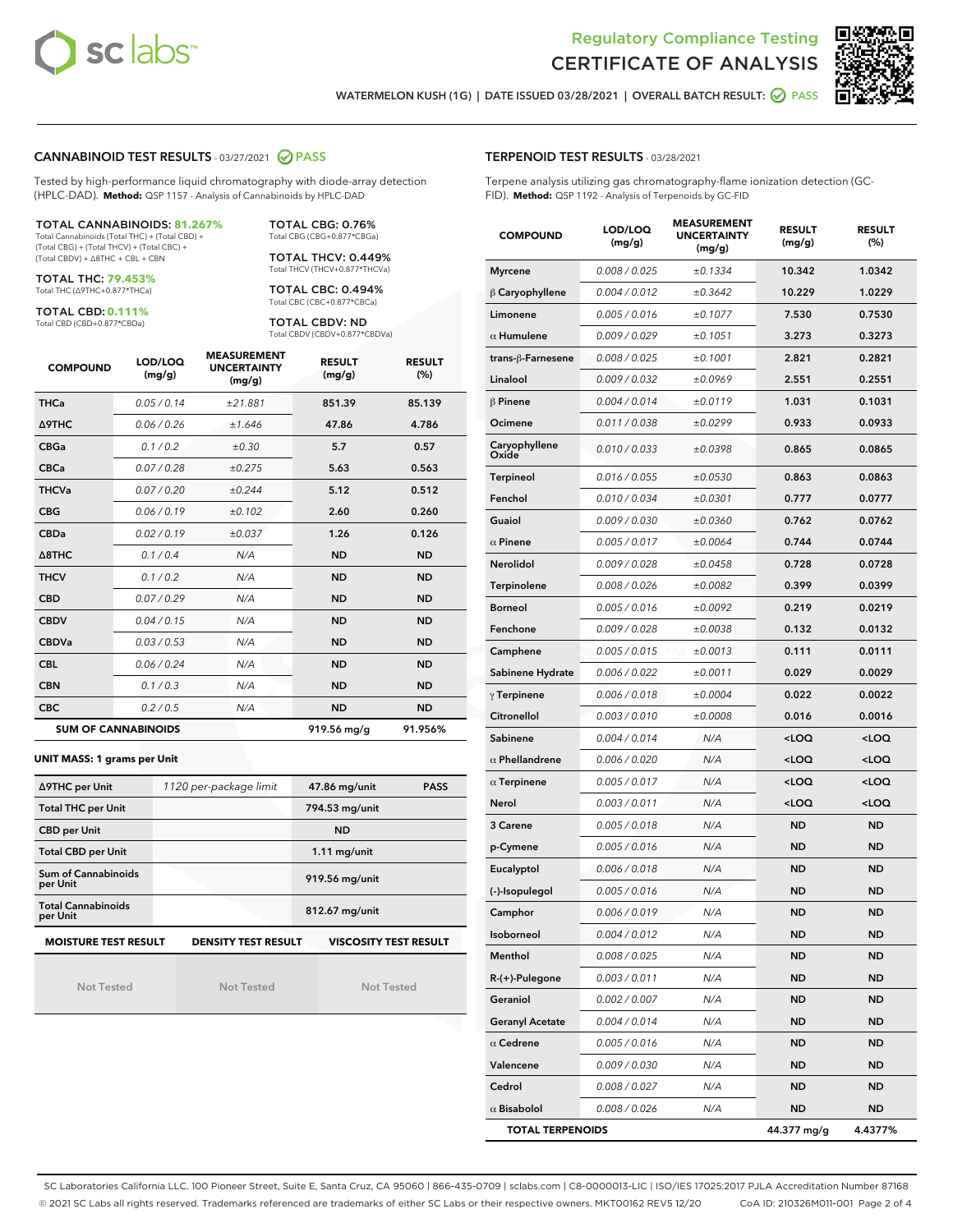



WATERMELON KUSH (1G) | DATE ISSUED 03/28/2021 | OVERALL BATCH RESULT: @ PASS

# CATEGORY 1 PESTICIDE TEST RESULTS - 03/28/2021 @ PASS

Pesticide and plant growth regulator analysis utilizing high-performance liquid chromatography-mass spectrometry (HPLC-MS) or gas chromatography-mass spectrometry (GC-MS). \*GC-MS utilized where indicated. **Method:** QSP 1212 - Analysis of Pesticides and Mycotoxins by LC-MS or QSP 1213 - Analysis of Pesticides by GC-MS

| <b>COMPOUND</b>             | LOD/LOQ<br>$(\mu g/g)$ | <b>ACTION</b><br><b>LIMIT</b><br>$(\mu g/g)$ | <b>MEASUREMENT</b><br><b>UNCERTAINTY</b><br>$(\mu g/g)$ | <b>RESULT</b><br>$(\mu g/g)$ | <b>RESULT</b> |
|-----------------------------|------------------------|----------------------------------------------|---------------------------------------------------------|------------------------------|---------------|
| Aldicarb                    | 0.03/0.08              | $>$ LOD                                      | N/A                                                     | <b>ND</b>                    | <b>PASS</b>   |
| Carbofuran                  | 0.02 / 0.05            | $\ge$ LOD                                    | N/A                                                     | <b>ND</b>                    | <b>PASS</b>   |
| Chlordane*                  | 0.03/0.08              | $>$ LOD                                      | N/A                                                     | <b>ND</b>                    | <b>PASS</b>   |
| Chlorfenapyr*               | 0.03/0.10              | $\geq$ LOD                                   | N/A                                                     | <b>ND</b>                    | <b>PASS</b>   |
| Chlorpyrifos                | 0.02 / 0.06            | $\ge$ LOD                                    | N/A                                                     | <b>ND</b>                    | <b>PASS</b>   |
| Coumaphos                   | 0.02 / 0.07            | $\ge$ LOD                                    | N/A                                                     | <b>ND</b>                    | <b>PASS</b>   |
| Daminozide                  | 0.02 / 0.07            | $\ge$ LOD                                    | N/A                                                     | <b>ND</b>                    | <b>PASS</b>   |
| <b>DDVP</b><br>(Dichlorvos) | 0.03/0.09              | $\ge$ LOD                                    | N/A                                                     | <b>ND</b>                    | <b>PASS</b>   |
| <b>Dimethoate</b>           | 0.03 / 0.08            | $\ge$ LOD                                    | N/A                                                     | <b>ND</b>                    | <b>PASS</b>   |
| Ethoprop(hos)               | 0.03/0.10              | $\ge$ LOD                                    | N/A                                                     | <b>ND</b>                    | <b>PASS</b>   |
| Etofenprox                  | 0.02 / 0.06            | $\ge$ LOD                                    | N/A                                                     | <b>ND</b>                    | <b>PASS</b>   |
| Fenoxycarb                  | 0.03 / 0.08            | $\ge$ LOD                                    | N/A                                                     | <b>ND</b>                    | <b>PASS</b>   |
| Fipronil                    | 0.03/0.08              | $>$ LOD                                      | N/A                                                     | <b>ND</b>                    | <b>PASS</b>   |
| Imazalil                    | 0.02 / 0.06            | $\ge$ LOD                                    | N/A                                                     | <b>ND</b>                    | <b>PASS</b>   |
| Methiocarb                  | 0.02 / 0.07            | $\ge$ LOD                                    | N/A                                                     | <b>ND</b>                    | <b>PASS</b>   |
| Methyl<br>parathion         | 0.03/0.10              | $\ge$ LOD                                    | N/A                                                     | <b>ND</b>                    | <b>PASS</b>   |
| <b>Mevinphos</b>            | 0.03/0.09              | $\ge$ LOD                                    | N/A                                                     | <b>ND</b>                    | <b>PASS</b>   |
| Paclobutrazol               | 0.02 / 0.05            | $>$ LOD                                      | N/A                                                     | <b>ND</b>                    | <b>PASS</b>   |
| Propoxur                    | 0.03/0.09              | $\ge$ LOD                                    | N/A                                                     | <b>ND</b>                    | <b>PASS</b>   |
| Spiroxamine                 | 0.03 / 0.08            | $\ge$ LOD                                    | N/A                                                     | <b>ND</b>                    | <b>PASS</b>   |
| Thiacloprid                 | 0.03/0.10              | $\ge$ LOD                                    | N/A                                                     | <b>ND</b>                    | <b>PASS</b>   |

# CATEGORY 2 PESTICIDE TEST RESULTS - 03/28/2021 @ PASS

| <b>COMPOUND</b>   | LOD/LOQ<br>$(\mu g/g)$ | <b>ACTION</b><br><b>LIMIT</b><br>$(\mu g/g)$ | <b>MEASUREMENT</b><br><b>UNCERTAINTY</b><br>$(\mu g/g)$ | <b>RESULT</b><br>$(\mu g/g)$ | <b>RESULT</b> |
|-------------------|------------------------|----------------------------------------------|---------------------------------------------------------|------------------------------|---------------|
| Abamectin         | 0.03/0.10              | 0.1                                          | N/A                                                     | <b>ND</b>                    | <b>PASS</b>   |
| Acephate          | 0.02/0.07              | 0.1                                          | N/A                                                     | <b>ND</b>                    | <b>PASS</b>   |
| Acequinocyl       | 0.02/0.07              | 0.1                                          | N/A                                                     | <b>ND</b>                    | <b>PASS</b>   |
| Acetamiprid       | 0.02/0.05              | 0.1                                          | N/A                                                     | <b>ND</b>                    | <b>PASS</b>   |
| Azoxystrobin      | 0.02/0.07              | 0.1                                          | N/A                                                     | <b>ND</b>                    | <b>PASS</b>   |
| <b>Bifenazate</b> | 0.01/0.04              | 0.1                                          | N/A                                                     | <b>ND</b>                    | <b>PASS</b>   |
| <b>Bifenthrin</b> | 0.02/0.05              | 3                                            | N/A                                                     | <b>ND</b>                    | <b>PASS</b>   |
| <b>Boscalid</b>   | 0.03/0.09              | 0.1                                          | N/A                                                     | <b>ND</b>                    | <b>PASS</b>   |

# CATEGORY 2 PESTICIDE TEST RESULTS - 03/28/2021 continued

| <b>COMPOUND</b>               | LOD/LOQ<br>(µg/g) | <b>ACTION</b><br>LIMIT<br>$(\mu g/g)$ | <b>MEASUREMENT</b><br><b>UNCERTAINTY</b><br>$(\mu g/g)$ | <b>RESULT</b><br>(µg/g) | <b>RESULT</b> |
|-------------------------------|-------------------|---------------------------------------|---------------------------------------------------------|-------------------------|---------------|
| Captan                        | 0.19/0.57         | 0.7                                   | N/A                                                     | <b>ND</b>               | <b>PASS</b>   |
| Carbaryl                      | 0.02 / 0.06       | 0.5                                   | N/A                                                     | <b>ND</b>               | <b>PASS</b>   |
| Chlorantranilip-<br>role      | 0.04 / 0.12       | 10                                    | N/A                                                     | <b>ND</b>               | <b>PASS</b>   |
| Clofentezine                  | 0.03 / 0.09       | 0.1                                   | N/A                                                     | <b>ND</b>               | <b>PASS</b>   |
| Cyfluthrin                    | 0.12 / 0.38       | 2                                     | N/A                                                     | <b>ND</b>               | <b>PASS</b>   |
| Cypermethrin                  | 0.11 / 0.32       | 1                                     | N/A                                                     | <b>ND</b>               | <b>PASS</b>   |
| <b>Diazinon</b>               | 0.02 / 0.05       | 0.1                                   | N/A                                                     | <b>ND</b>               | <b>PASS</b>   |
| Dimethomorph                  | 0.03 / 0.09       | 2                                     | N/A                                                     | ND                      | <b>PASS</b>   |
| Etoxazole                     | 0.02 / 0.06       | 0.1                                   | N/A                                                     | <b>ND</b>               | <b>PASS</b>   |
| Fenhexamid                    | 0.03 / 0.09       | 0.1                                   | N/A                                                     | <b>ND</b>               | <b>PASS</b>   |
| Fenpyroximate                 | 0.02 / 0.06       | 0.1                                   | N/A                                                     | <b>ND</b>               | <b>PASS</b>   |
| Flonicamid                    | 0.03/0.10         | 0.1                                   | N/A                                                     | <b>ND</b>               | <b>PASS</b>   |
| Fludioxonil                   | 0.03 / 0.10       | 0.1                                   | N/A                                                     | <b>ND</b>               | <b>PASS</b>   |
| Hexythiazox                   | 0.02 / 0.07       | 0.1                                   | N/A                                                     | ND                      | <b>PASS</b>   |
| Imidacloprid                  | 0.04 / 0.11       | 5                                     | N/A                                                     | <b>ND</b>               | <b>PASS</b>   |
| Kresoxim-methyl               | 0.02 / 0.07       | 0.1                                   | N/A                                                     | <b>ND</b>               | <b>PASS</b>   |
| Malathion                     | 0.03 / 0.09       | 0.5                                   | N/A                                                     | <b>ND</b>               | <b>PASS</b>   |
| Metalaxyl                     | 0.02 / 0.07       | 2                                     | N/A                                                     | <b>ND</b>               | <b>PASS</b>   |
| Methomyl                      | 0.03 / 0.10       | $\mathbf{1}$                          | N/A                                                     | <b>ND</b>               | <b>PASS</b>   |
| Myclobutanil                  | 0.03 / 0.09       | 0.1                                   | N/A                                                     | ND                      | <b>PASS</b>   |
| Naled                         | 0.02 / 0.07       | 0.1                                   | N/A                                                     | <b>ND</b>               | <b>PASS</b>   |
| Oxamyl                        | 0.04 / 0.11       | 0.5                                   | N/A                                                     | <b>ND</b>               | <b>PASS</b>   |
| Pentachloronitro-<br>benzene* | 0.03 / 0.09       | 0.1                                   | N/A                                                     | <b>ND</b>               | <b>PASS</b>   |
| Permethrin                    | 0.04 / 0.12       | 0.5                                   | N/A                                                     | <b>ND</b>               | <b>PASS</b>   |
| Phosmet                       | 0.03 / 0.10       | 0.1                                   | N/A                                                     | <b>ND</b>               | <b>PASS</b>   |
| Piperonylbu-<br>toxide        | 0.02 / 0.07       | 3                                     | N/A                                                     | <b>ND</b>               | <b>PASS</b>   |
| Prallethrin                   | 0.03 / 0.08       | 0.1                                   | N/A                                                     | <b>ND</b>               | <b>PASS</b>   |
| Propiconazole                 | 0.02 / 0.07       | 0.1                                   | N/A                                                     | <b>ND</b>               | <b>PASS</b>   |
| Pyrethrins                    | 0.04 / 0.12       | 0.5                                   | N/A                                                     | ND                      | PASS          |
| Pyridaben                     | 0.02 / 0.07       | 0.1                                   | N/A                                                     | <b>ND</b>               | <b>PASS</b>   |
| Spinetoram                    | 0.02 / 0.07       | 0.1                                   | N/A                                                     | <b>ND</b>               | <b>PASS</b>   |
| Spinosad                      | 0.02 / 0.07       | 0.1                                   | N/A                                                     | <b>ND</b>               | <b>PASS</b>   |
| Spiromesifen                  | 0.02 / 0.05       | 0.1                                   | N/A                                                     | <b>ND</b>               | <b>PASS</b>   |
| Spirotetramat                 | 0.02 / 0.06       | 0.1                                   | N/A                                                     | <b>ND</b>               | <b>PASS</b>   |
| Tebuconazole                  | 0.02 / 0.07       | 0.1                                   | N/A                                                     | <b>ND</b>               | <b>PASS</b>   |
| Thiamethoxam                  | 0.03 / 0.10       | 5                                     | N/A                                                     | <b>ND</b>               | <b>PASS</b>   |
| Trifloxystrobin               | 0.03 / 0.08       | 0.1                                   | N/A                                                     | <b>ND</b>               | <b>PASS</b>   |